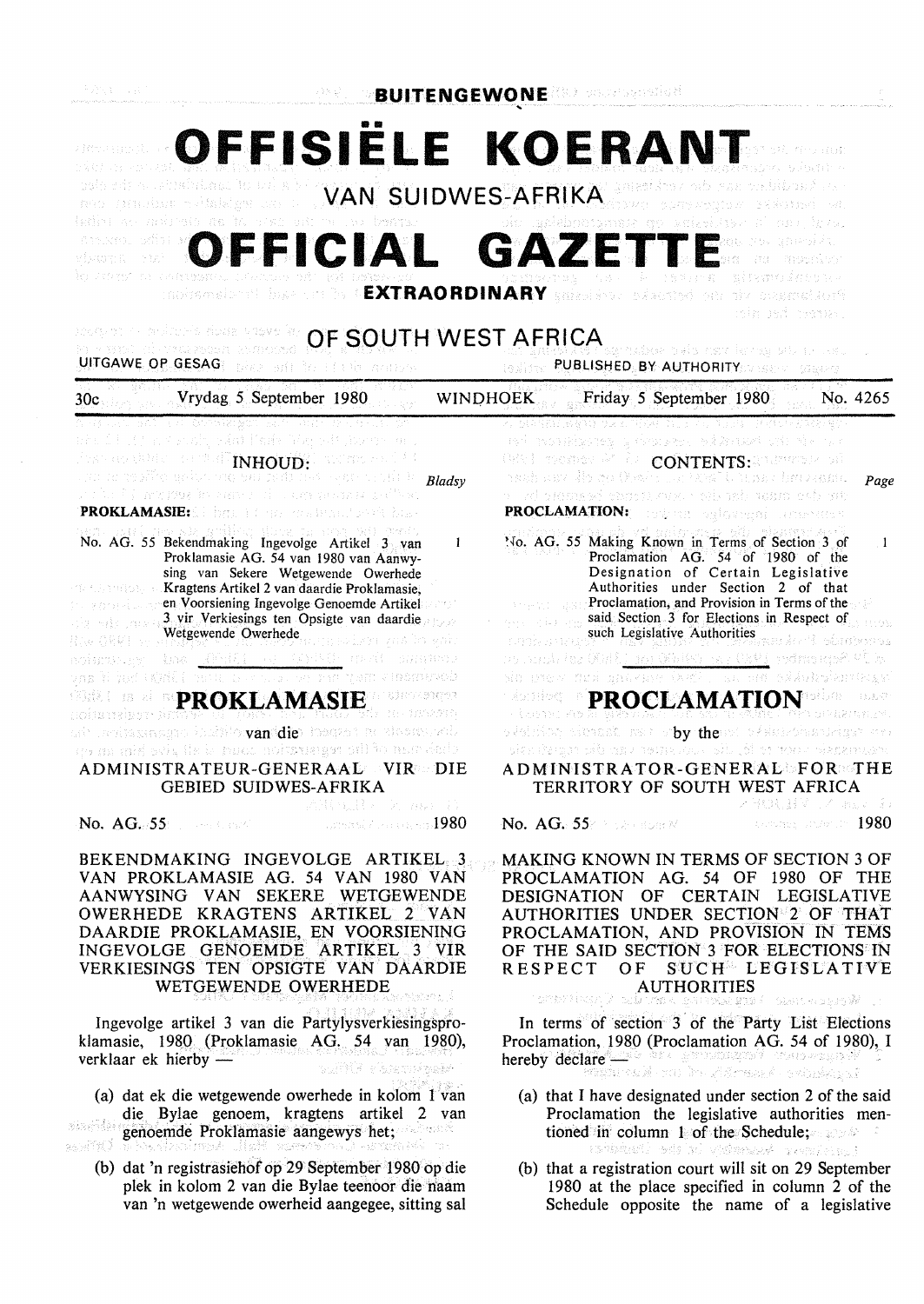8 W 1

hou om die registrasiestukke te ontvang van enige politieke organisasie wat deur tniddel van 'n lys van kandidate aan die verkiesing ten opsigte van die betrokke wetgewende owerheid of, in die geval van 'n verkiesing op stamgrondslag, die verkiesing ten opsigte van die betrokke stam wil deelneem en nie reeds voor daardie datum ooreenkomstig artikel 4 van genoemde Proklamasie vir die betrokke verkiesing geregistreer het nie;

(c) dat, in die geval van elke sodanige verkiesing ten opsigte waarvan 'n stemming ingevolge artikel 6(11) van genoemde Proklamasie nodig word om-异族形态 dat daar by die einde van die sitting van die registrasiehof meer as een politieke organisasie is wat vir die betrokke verkiesing geregistreer het, die stemming op 11, 12 en 13 November 1980 plaasvind vanaf 07h00 tot 19h00 op elk van daarega ti<sup>ra</sup> die dae maar dat die voorsittende beampte by 'n stemburo, ingevolge artikel 17 van genoemde Proklamasie, die stemming by daardie stemburo op 11 en 12 November 1980 later as 19h00 kan  $\textbf{sluit.}_{\{x+y\},\{(-h)\}\times\mathbb{R}^{n}\times\mathbb{R}^{n}}$ **Richmond Bank** Board R.

Hierby word voorts vir algemene inligting bekend gemaak dat. ooreenkomstig artikel 6(2) en (4) van genoemde Proklamasie, die sitting van 'n registrasiehof op 29 September 1980 van 09h00 tot 13h00 sal duur, en registrasiestukke nie ná 13h00 ontvang kan word nie maar indien 'n verteenwoordiger van 'n politieke organisasie om 13h00 in die hof aanwesig is en gereed is om registrasiestukke ten .opsigte van daardie politieke organisasie voor te le, die voorsitter van die registrasiehof horn 'n geleentheid moet gee om dit te doen.

**表气转 唇目 A** 经机器环 每年子报得18万元 G. van N. VILJOEN

Administrateur-generaal Windhoek, 5 September 1980

authority, to receive the registration documents of any political organization that desires to take part, by means of a list of candidates, in the election in respect of the legislative authority concerned or, in the case of an election on tribal basis, the election in respect of the tribe concerned, and has not before that date already registered for the election concerned in terms of section 4 of the said Proclamation;

(c) that, in the case of every such election in respect of which a poll becomes necessary in terms of section 6(11) of the said Proclamation for the reason that at the close of the sitting of the registration court there is more than one political organization that has registered for the election concerned, the poll shall take place on 11, 12 and 13 November 1980 from 07h00 to 19h00 on each of those days but that the presiding officer at any polling station may, in terms of section 17 of the said Proclamation, on 11 and 12 November 1980 close the poll at such polling station later than 19h00.

It is furthermore hereby made known for general information that, in accordance with the provisions of section 6(2) and (4) of the said Proclamation, the sitting of any registration court on 29 September 1980 will continue from 09h00 to 13h00, and registration documents may not be received after 13h00 but if any representative of a political organization is at 13h00 present in the court and ready to submit registration documents in respect of that political organization, the chairman of the registration court shall give him an opportunity to do: so. A least set of the second sector

**MAGE CONTROL** G. van N. VIUOEN

Administrator-General Windhoek, 5 September 1980

| in benne in te te se an ewens o <b>BYLAE/SCHEDULE</b> and the fill show the spiriture of<br>AN TO THE THE ATTICATION OF THE TAIL<br><b>MA Z TR</b> HT RAY TA TOX OBA CONDUCTORS VOL                                                                                                  |                                                                                                                                                                                                                                                                                           |
|--------------------------------------------------------------------------------------------------------------------------------------------------------------------------------------------------------------------------------------------------------------------------------------|-------------------------------------------------------------------------------------------------------------------------------------------------------------------------------------------------------------------------------------------------------------------------------------------|
| <b>1711 A CHORA COVERNADO - RA DEODORESE</b><br>1 <mark>Kolom 1/Column<sub>at</sub>erias de a</mark> stas de estados en                                                                                                                                                              | Kolom 2/Column 2 2008 Reserve Brand Column                                                                                                                                                                                                                                                |
| Main Alexande owerheid Graze DOM                                                                                                                                                                                                                                                     | Plek vir sitting van registrasiehof/                                                                                                                                                                                                                                                      |
| Name of legislative authority. The company of the                                                                                                                                                                                                                                    | Place for sitting of registration court                                                                                                                                                                                                                                                   |
| 1. Wetgewende Vergadering van die Capriviane/                                                                                                                                                                                                                                        | Landdroskantoor/Magistrate's Office                                                                                                                                                                                                                                                       |
| Legislative Assembly of the Caprivians                                                                                                                                                                                                                                               | KATIMA MULILO $\frac{1}{2}$ and $\frac{1}{2}$ and $\frac{1}{2}$ and $\frac{1}{2}$ and $\frac{1}{2}$ and $\frac{1}{2}$ and $\frac{1}{2}$ and $\frac{1}{2}$ and $\frac{1}{2}$ and $\frac{1}{2}$ and $\frac{1}{2}$ and $\frac{1}{2}$ and $\frac{1}{2}$ and $\frac{1}{2}$ and $\frac{1}{2}$ a |
| 1 (0891 h) 42 (1) morning van die Kavango's/                                                                                                                                                                                                                                         | Hofsaal, Landdroskantoor/Court-room,                                                                                                                                                                                                                                                      |
| Legislative Assembly of the Kavangos                                                                                                                                                                                                                                                 | Magistrate's Office                                                                                                                                                                                                                                                                       |
| og del isto desgage digita accumpation del de cat                                                                                                                                                                                                                                    |                                                                                                                                                                                                                                                                                           |
| the glaripation the aggriciency attilogenism agg<br>3. Wetgewende Vergadering van die Damaras/<br>Legislative Assembly of the Damaras<br>(b) that { tanjanana man real will be hill beginning<br>ada jo ( namjer, ni lenkopnja jesta po lako i<br>stikist k in nota ali potes debebi | Raadsaal, Administrasiekantore van die Administrasie<br>vir Damaras/Conference Hall, Administration Offices<br>of the Administration for Damaras and the file<br>KHORIXAS an aniver and a product or state,<br>ing genijp peganjak beskesse glebeng tak a sal                             |